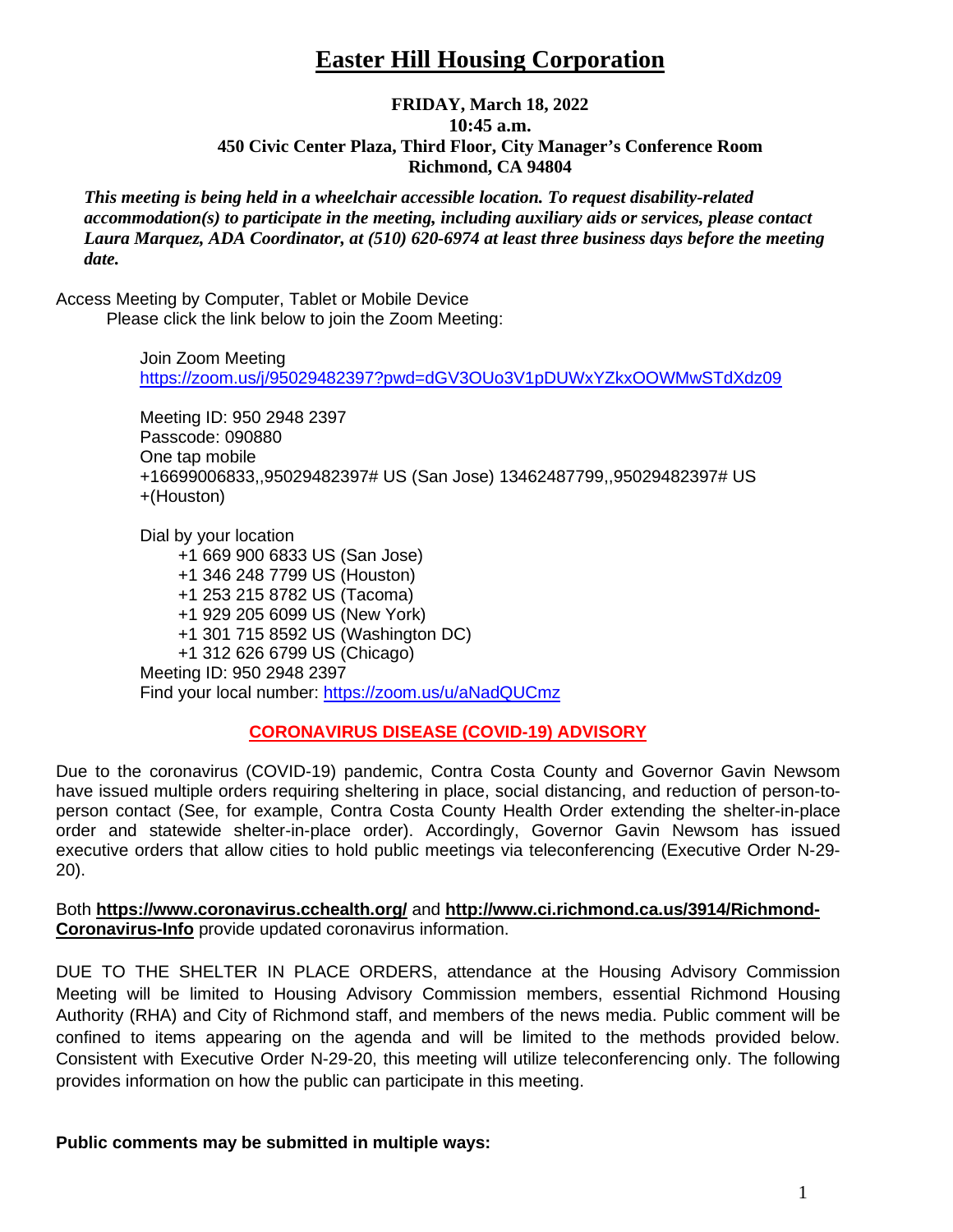1. Via email to NBeacham@rhaca.org by 9:00 a.m. on March 18, 2022, or during the meeting as set forth below. Email must contain in the subject line public comments – not on the agenda or public comments – agenda item. Email must contain in the subject line **public comments – not on the agenda** or **public comments – agenda item #.**

Comments received via email or telephone during the meeting will be handled as follows:

Comments received via email during the meeting and up until the public comment period on the relevant agenda item is closed, will be read into the record and will be limited to a maximum of three minutes, depending on the number of commenters, as more fully described in the City Council meeting procedures below]. For public hearing items, the time will be limited to a maximum of three minutes. The staff will stop reading comments into the record after the allotted time of three minutes for such comments.

Comments received by telephone 510-621-1300, during the public comment period shall not to exceed the allotted time of three minutes – for such comments as provided above.

2.Via mail received by 9:00 a.m. on Friday, March 18, 2022, sent to Richmond Housing Authority 450 Civic Center Plaza, 2nd Floor, Richmond, CA 94804.

3.Via phone voice message received by 9:00 a.m. on Friday, March 18, 2022, phone: 510-621-1300. Please leave your comment on the voicemail or with staff member that answers the phone.

4.Via Telephone. If you would like to give your public comment via telephone, please email your telephone number with area code to [nlucero@rhaca.org](mailto:nlucero@rhaca.org) during the public comment period. You will be called during the public comment period and you will be given the opportunity to verbally submit public comment (not to exceed the allotted time – three minutes – for such comments as provided below).

The RHA cannot guarantee that its network will be uninterrupted. To ensure that the Board of Directors receives your comments, you are strongly encouraged to submit your comments in writing in advance of the meeting.

#### **Comments received by 9:00 a.m. March 18, 2022, on the day of the meeting will be handled as follows:**

All email, phone, and mail comments received **by 9:00 a.m. on Friday, March 18, 2022**, will be provided to the Directors.

#### **Record of all public comments:**

All public comments will be considered a public record, put into the official meeting record, and considered before Commission action. All public comments will be available after the meeting as supplemental materials and will be posted as an attachment to the meeting minutes when the minutes are posted.

#### **Accessibility for Individuals with Disabilities**

Upon request, the RHA will provide for written agenda materials in appropriate alternative formats, or disability-related modification or accommodation, including auxiliary aids or services and sign language interpreters, to enable individuals with disabilities to participate in and provide comments at/related to public meetings. Please submit a request, including your name, phone number and/or email address, and a description of the modification, accommodation, auxiliary aid, service or alternative format requested. Requests should be emailed to NBeacham@rhaca.org or submitted by phone at 510-620- 1300. Requests can be made by mail to Nannette Beacham 450 Civic Center Plaza,  $2^{nd}$  Floor,